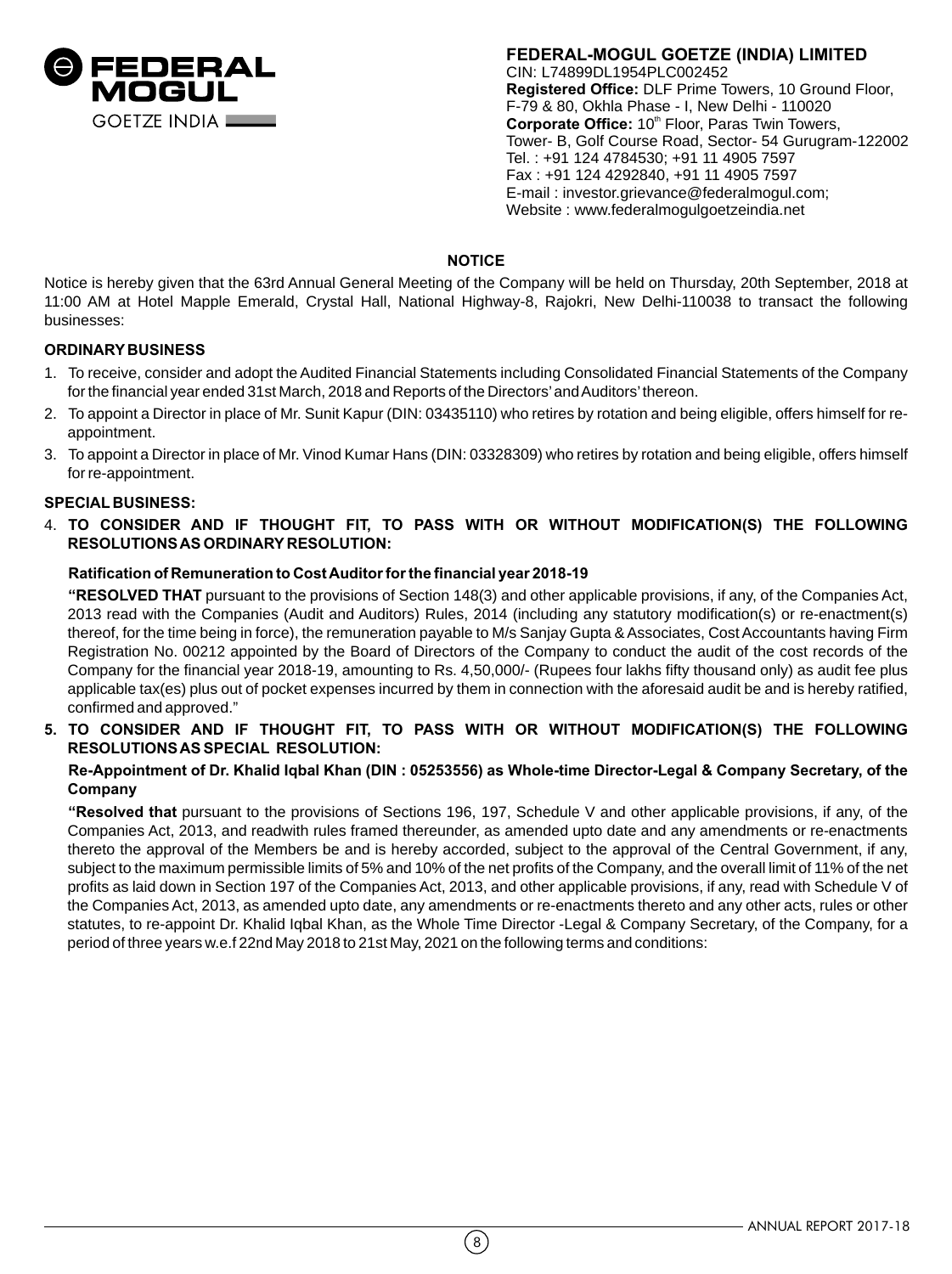

| - HRA: 50% of the base salary p.a.<br>- Special Allowance: In the scale of Rs. 19,12,560/- p.a. to Rs. 25,00,000/- p.a.<br>subject to annual review by the Board/Nomination Remuneration Committee. |
|-----------------------------------------------------------------------------------------------------------------------------------------------------------------------------------------------------|
|                                                                                                                                                                                                     |
|                                                                                                                                                                                                     |
| - LTA: As per the rules of the Company from time to time;                                                                                                                                           |
| - Medical Reimbursement: As per the rules of the Company from time to time;                                                                                                                         |
| - Bonus: Dr. Khalid will be entitled to annual MIP bonus subject to a maximum of<br>Rs. 22,00,000/- p.a.                                                                                            |
| - Car Allowance: As per Company's policy from time to time.                                                                                                                                         |
| - Petrol & Maintenance reimbursement: On the basis of actual expense.                                                                                                                               |
| - Driver Reimbursement: As per Company's policy from time to time.                                                                                                                                  |
| - Provident Fund Contribution: 12% of Base Salary                                                                                                                                                   |
| - Gratuity: 4.81% of Base salary.                                                                                                                                                                   |
|                                                                                                                                                                                                     |

**Resolved further** that where in any financial year during the tenure of appointment of Dr. Khalid Iqbal Khan, Whole Time Director - Legal & Company Secretary, of the Company has no profits or its profits are inadequate, Dr. Khan, shall be paid the above remuneration as the minimum remuneration, subject to the approval of the Central Government, if required, and/ or upon compliance of the applicable requirements of Schedule V to the Companies Act, as existing or as amended from time to time.

**Resolved further** that the Nomination & Remuneration Committee or the Board of Directors be and is hereby authorized, from time to time, to alter/vary the terms and conditions of appointment of Dr. Khan as Whole Time Director-Legal & Company Secretary, of the Company, including the payment of remuneration to him within the maximum permissible limits under Schedule V to the Companies Act or within the scale as may be approved by the Central Government."

> **By Order of the Board, For Federal-Mogul Goetze (India) Limited,**

> > **Dr. Khalid Iqbal Khan Whole-time Director-Legal & Company Secretary Membership No. F5993 Address: 2136, Mir Bukhari Street, Turkman Gate, Delhi-11000**

**Sd/-**

Date :  $29<sup>th</sup>$  May 2018 Place : Gurugram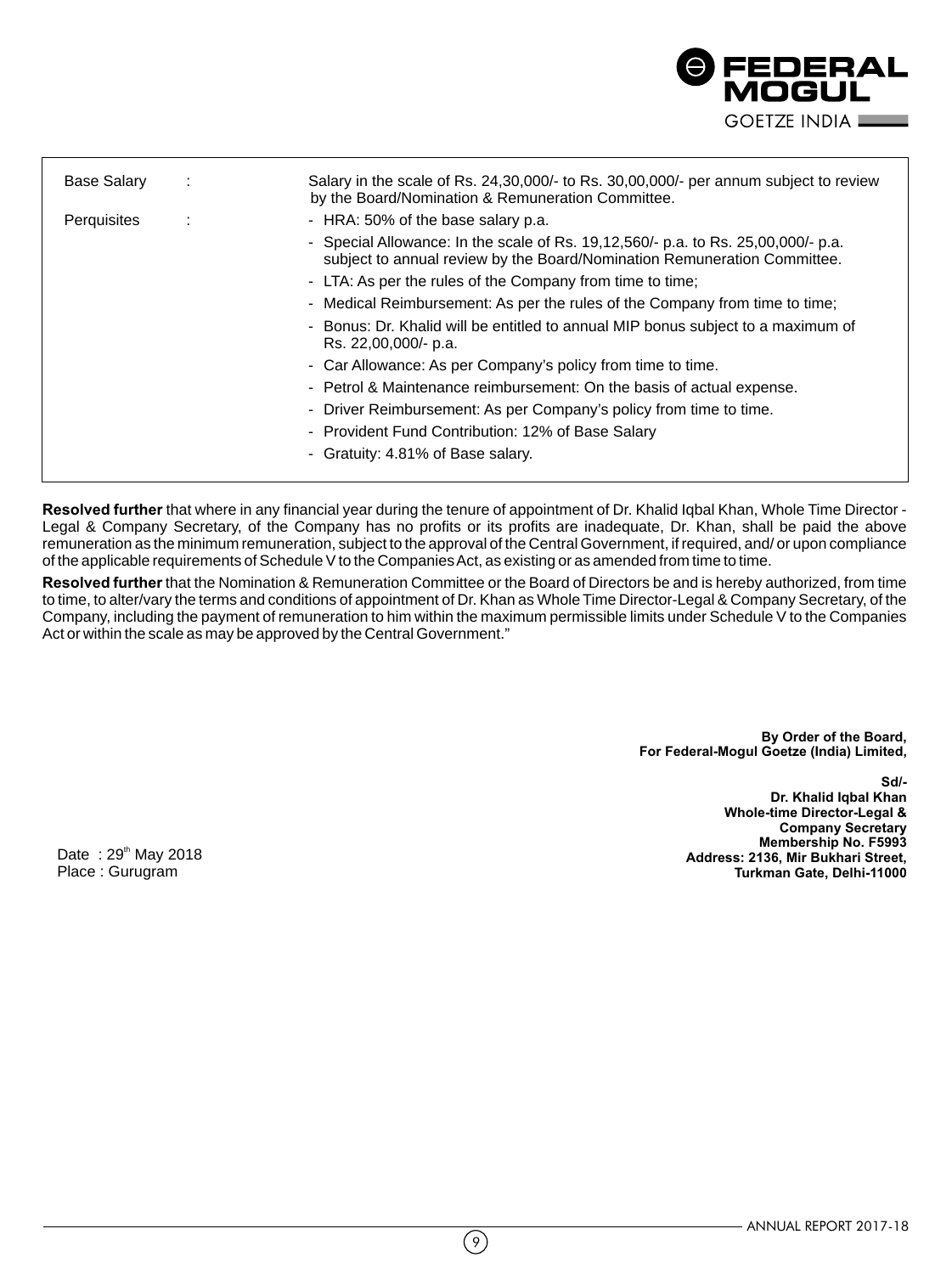

#### **Notes:**

- **i) A MEMBER ENTITLED TO ATTEND AND VOTE AT THE MEETING OF THE COMPANY IS ENTITLED TO APPOINT A PROXY TO ATTEND AND VOTE INSTEAD OF HIMSELF / HERSELF AND SUCH PROXY NEED NOT BE A MEMBER OF THE COMPANY. THE INSTRUMENT APPOINTING PROXY IN ORDER TO BE EFFECTIVE MUST REACH AT THE REGISTERED OFFICE OF THE COMPANY ATLEAST 48 HOURS BEFORE THE MEETING.**
- **ii) A person can act as a proxy on behalf of the members not exceeding 50 and holding in aggregate not more than ten percent of the total paid up share capital of the Company carrying voting rights. A member holding more than 10 percent of the total share capital carrying voting rights may appoint a single person a proxy and such person shall not act as proxy for any other person or shareholder.**
- **iii) The relative explanatory statements, pursuant to section 102 of the Companies Act 2013, in respect of Item No. 4 and 5 of the accompanying Notice are annexed hereto.**
- **iv) A statement giving the relevant details of the directors seeking re-appointment under Item No. 2 & 3 of the accompanying Notice, as required by Secretarial Standards-2 and Regulation 36 (3) of the SEBI (Listing Obligations and Disclosure Requirements) Regulations, 2015 is annexed herewith.**
- v) The Directors' Report, Auditors' Report, Audited Financial Statements for the financial year ended 31st March 2018 are enclosed.
- vi) The Register of Members and Share Transfer Books of the Company shall remain closed from 14th September, 2018 to 20th September, 2018 (both days inclusive) for the purpose of Annual General Meeting.
- vii) The Notice of the Annual General Meeting alongwith the Attendance slip, Proxy Form and E-voting Instructions is being sent by electronic mode to all members whose email addresses are registered with the Company/ Depository Participant(s) unless a member has requested for a hard copy of the same. For the members who have not registered their email address, physical copy of the notice is being sent by the permitted mode.
- viii) The Company is pleased to provide e-voting facility to the shareholders of the Company through National Securities Depository Services India Limited (NSDL), to transact the business through e-voting.
- ix) Members holding shares in physical mode are requested to notify change in their address, transfer/transmission requests/ queries, if any to the Registrar & Transfer Agent (RTA) of the Company, "Alankit Assignments Limited", quoting Folio number and those holding shares in Demat mode must inform the change of address to their respective Depository Participants.
- x) Members holding shares in physical mode and who have multiple accounts in identical names or joint accounts in same order are requested to send all their relevant share certificate(s) to the RTA for consolidation of all such shareholdings into one account to facilitate better service.
- xi) The requirement to place the matter relating to appointment of Auditors for ratification by members at every Annual General Meeting is done away with vide notification dated May 7, 2018 issued by the Ministry of Corporate Affairs, New Delhi. Accordingly, no resolution is proposed for ratification of appointment of Auditors, who were appointed in the 62nd Annual General Meeting held on 25th September, 2017.
- xii) Members / Proxies are requested to bring their copy of the Annual Report and Admission Slip sent herewith duly filled in for attending the meeting to avoid inconvenience and delay at the time of registration. Copies of Annual Report and admission slip will not be available for distribution at the venue of the meeting.
- xiii) In case of joint holders attending the meeting, only such joint holder who is higher in order of names will be entitled to vote at the meeting.
- xiv) Corporate members intending to send their authorised representative(s) to attend the meeting pursuant to section 113 of the Companies Act 2013 are requested to send to the Company a certified copy of the Board Resolution together with their specimen signatures authorising their representative(s) to attend and vote on their behalf at the meeting.
- xv) In terms of notification issued by SEBI, the Equity Shares of the Company are under compulsory demat trading for all Investors from 24th July 2000. Shareholders are advised to hold their shares in Demat mode and to send their Share Certificates along with Dematerialisation request to the RTA through their Depository Participants.

Under Section 72 of the Companies Act, 2013 the shareholder(s) can nominate a person to whom his shares in the Company shall vest in the event of his/their death. Where the shares are held in joint names, such nomination has to be made jointly. The nominee shall, on the death of the shareholder or all joint holders, as the case may be, become entitled to all rights in the shares to the exclusion of all other persons unless the nomination is varied or cancelled by the shareholder(s) in the prescribed manner. Shareholder(s) desirous of nominating a person may write to the Company for obtaining the prescribed Nomination form.

xvi) All the Shareholders can communicate with the RTA for requests/ queries relating to transfer, transmission, demat, remat,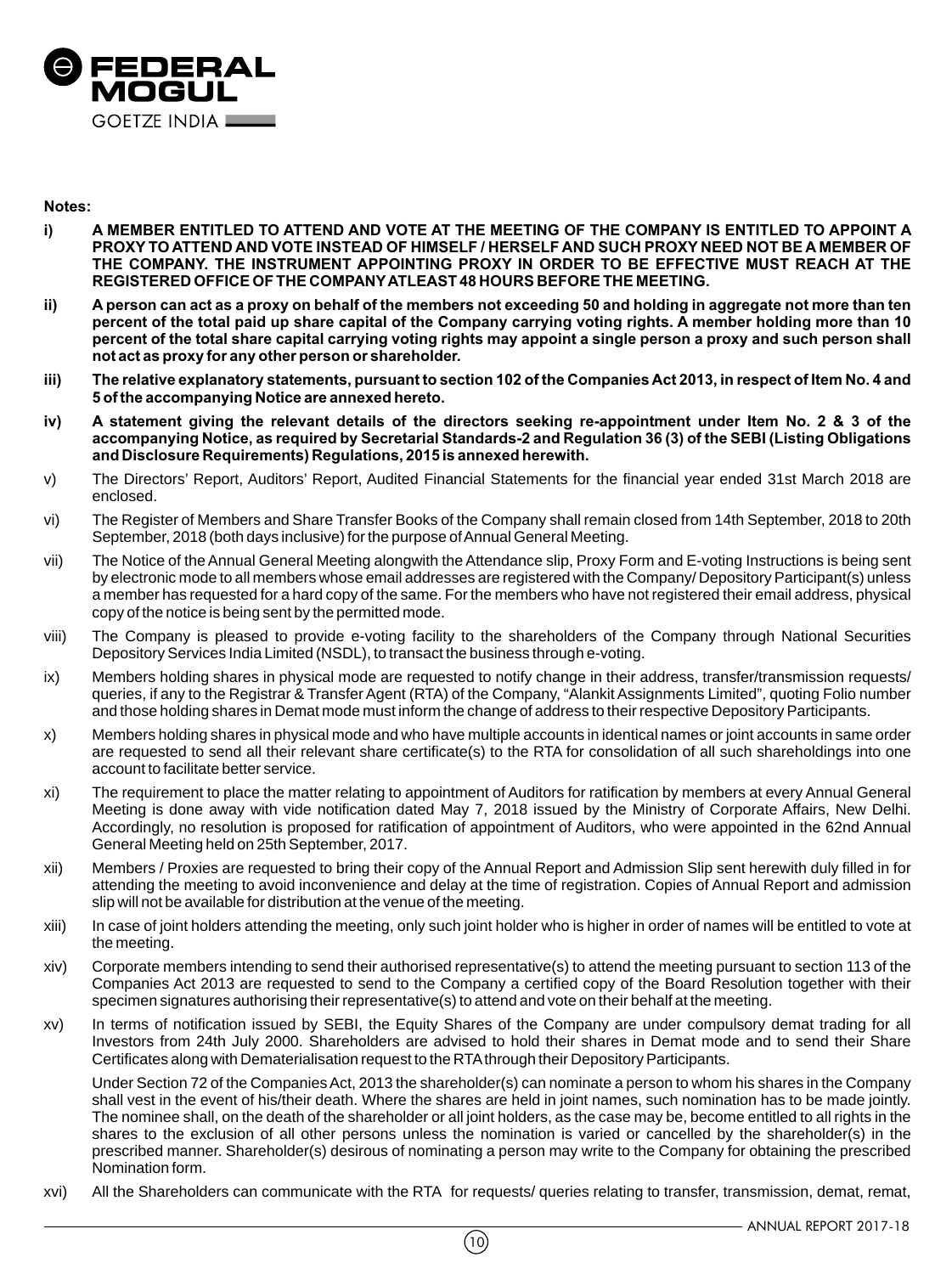

endorsement as fully paid up, split, consolidation, change of address, issue of duplicate share certificates at the registered address "Alankit Assignments Limited, Alankit Heights, 1E/13, Jhandewalan Extension, New Delhi - 110055". For all other queries, please contact the Company either at the Registered Office of the Company, DLF Prime Towers, 10 Ground Floor, F-79 & 80, Okhla Phase - I, New Delhi - 110020or by email to **investor.grievance@federalmogul.com**

- xvii) The facility for voting through polling paper shall be available at the meeting and members attending the meeting who have not already cast their vote by remote e-voting shall be able to exercise their right at the meeting.
- xviii) The Register of Directors and Key Managerial Personnel and their shareholding, Register of Contracts or Arrangements in which Directors are interested and documents referred to in the notice and explanatory statement, are open for inspection at the Registered Office of the Company on all working days (Monday to Friday) upto the date of Annual General Meeting and will also be available for inspection at the meeting.
- xix) To support the 'Green Initiative' in the Corporate Governance taken by the Ministry of Corporate Affairs, to contribute towards greener environment and to receive all documents, notices, including Annual Reports and other communications of the Company, investors are requested to register their email addresses with Alankit Assignments Limited if shares are held in physical mode or with their DP, if the holding is in electronic mode. In case a member holding shares in Dematerialized mode wants to obtain the copy of Annual Report in physical mode, he is requested to request the Company or RTA in writing, for the same.

**By Order of the Board, For Federal-Mogul Goetze (India) Limited,** 

**Sd/-**

**Dr. Khalid Iqbal Khan Whole-time Director-Legal & Company Secretary Membership No. F5993**

**Address: 2136, Mir Bukhari Street, Turkman Gate, Delhi-110006**

Date :  $29<sup>th</sup>$  May 2018 Place : Gurugram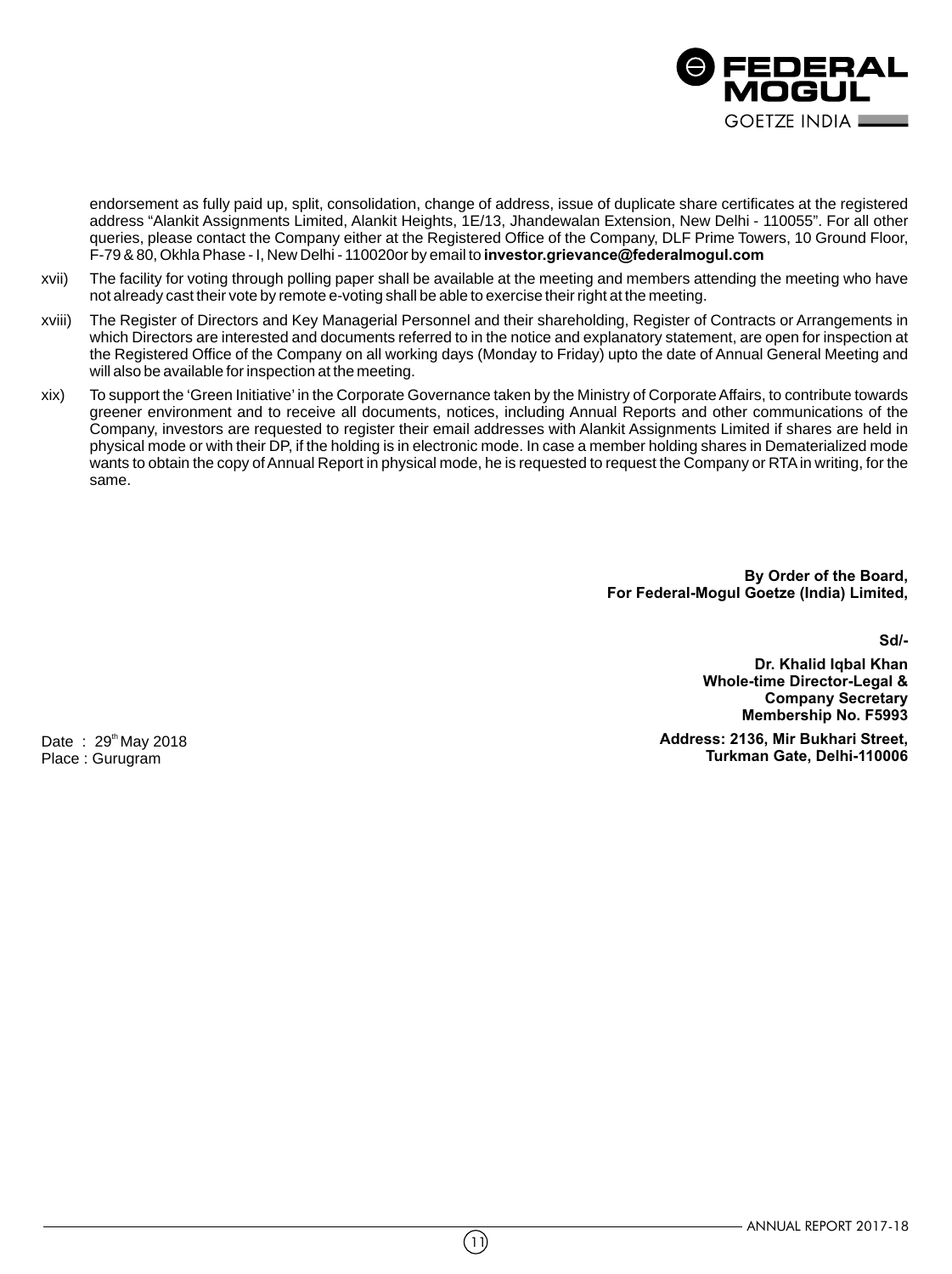

# **EXPLANATORY STATEMENT PURSUANT TO SECTION 102 OF THE COMPANIES ACT, 2013**

#### **Item No. 4**

In terms of the provisions of Section 148(3) of the Companies Act, 2013 read with Rule 14(a)(ii) of the Companies (Audit and Auditors) Rules, 2014, the remuneration payable to the Cost Auditor is required to be ratified and approved by the Members of the Company. The Board of Directors of the Company on the recommendation of the Audit Committee has approved the appointment and remuneration of M/s. Sanjay Gupta & Associates, Cost Accountants, to conduct the audit of the cost records of the Company for the financial year 2018-19 at a remuneration of Rs. 4,50,000/- as audit fee plus applicable tax(es) plus out of pocket expenses. Accordingly, the Members are requested to ratify the remuneration payable to the Cost Auditors for the financial year 2018-19 as set out in Item No. 4 for the aforesaid services to be rendered by them.

None of the Directors, Key Managerial Personnel of the Company and their relatives, are in any way concerned or interested in the said Resolution. The Board of Directors recommend to pass the resolution as set out in Item No.4 as an Ordinary Resolution.

#### **Item No. 5**

In the meeting of Board of Directors held on 29th May 2018, Dr. Khalid Iqbal Khan (05253556), was re-appointed as Whole-time Director - Legal & Company Secretary of the Company.

Dr. Khalid Khan, aged 50 years, is a Company Secretary from the Institute of Company Secretaries of India, Chartered Secretary from the Institute of Chartered Secretaries and Administrators, UK and a Law graduate. He has also done PhD in Corporate Governance. Dr. Khan has 26 years of rich experience at senior level positions in the legal field. He has also completed Mahler Leadership Course.

Dr. Khan has been associated with the Company since November, 2009 as Director – Corporate & Legal Affairs & Company Secretary. Prior to joining the Company, he was Company Secretary of Goodyear India Limited.

Save and except Dr. Khan as mentioned above, none of the other directors / Key Managerial Personnel and their relatives are in any way, concerned or interested, financially or otherwise, in the resolution set out in item no. 5.

Dr. Khan is not disqualified from being appointed as a Director in terms of Section 164 of the Companies Act, 2013 and has given his consent to be appointed as a Director.

The relevant documents relating to appointment of Dr. Khalid Iqbal Khan are available for inspection by members at the Registered Office of the Company.

The Board considers that his continued association would be of immense benefit to the Company. Accordingly the Board recommends appointment of Dr. Khan, as Director liable to retire by rotation and propose to pass the resolution set out in Item no. 5 of the notice as a Special Resolution.

> **By Order of the Board, For Federal-Mogul Goetze (India) Limited,**

> > **Sd/-**

**Dr. Khalid Iqbal Khan Whole-time Director-Legal & Company Secretary Membership No. F5993**

**Address: 2136, Mir Bukhari Street, Turkman Gate, Delhi-110006** th Date : 29 May 2018

Place : Gurugram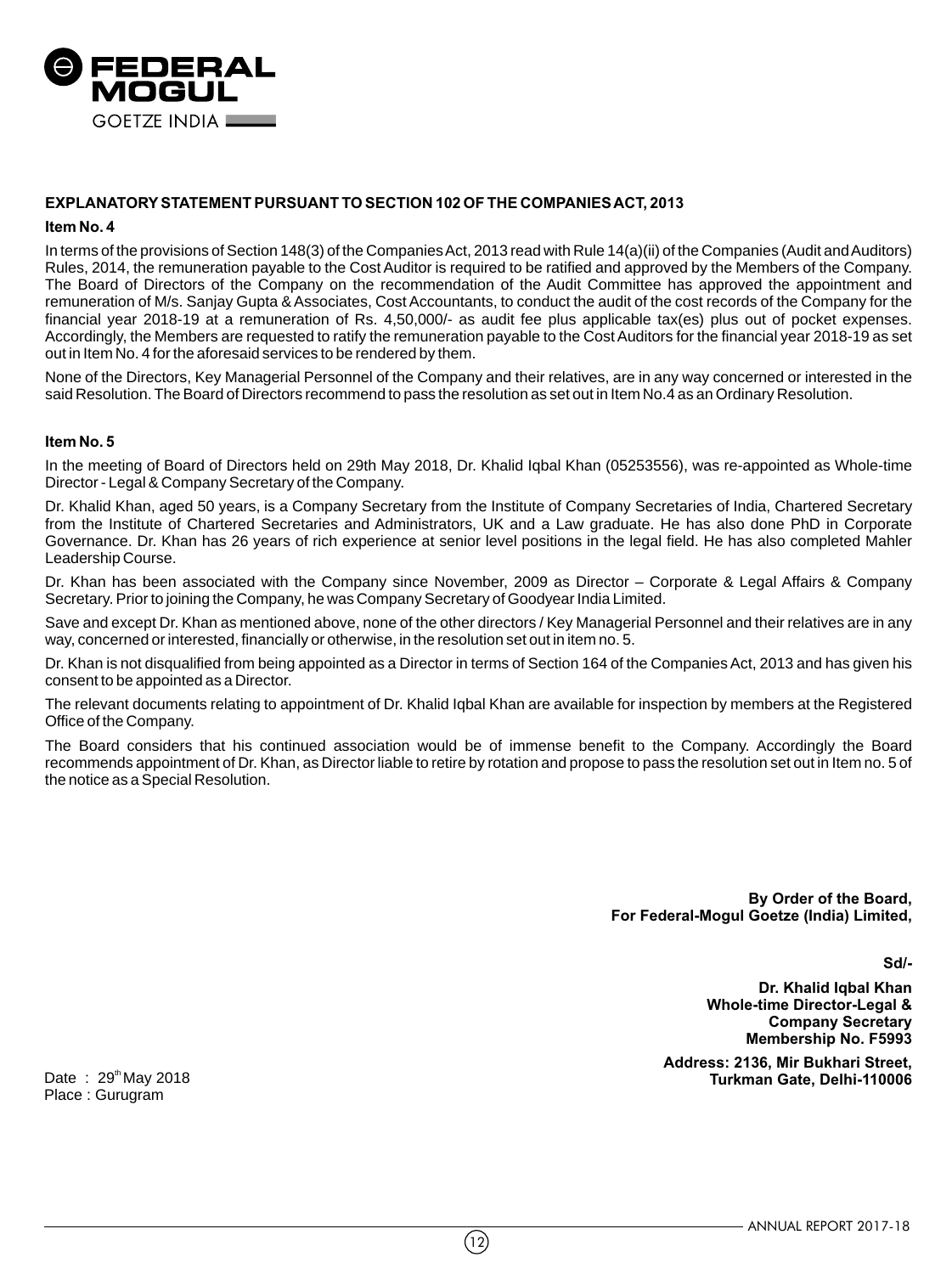

## **DETAILS OF THE DIRECTORS (IN PURSUANCE OF SECRETARIAL STANDARD-2 AND REGULATION 36 (3) OF THE SEBI (LISTING OBLIGATIONS AND DISCLOSURE REQUIREMENTS) REGULATIONS, 2015)**

| <b>Name of Director</b>                                                | Mr. Sunit Kapur                                                                                                                                                                                                                                                                                                                                                                                                                                                                                                                                                                                                                                                                                                                                                                                                                                                                                                                              |
|------------------------------------------------------------------------|----------------------------------------------------------------------------------------------------------------------------------------------------------------------------------------------------------------------------------------------------------------------------------------------------------------------------------------------------------------------------------------------------------------------------------------------------------------------------------------------------------------------------------------------------------------------------------------------------------------------------------------------------------------------------------------------------------------------------------------------------------------------------------------------------------------------------------------------------------------------------------------------------------------------------------------------|
| <b>Original Date of Appointment</b>                                    | 08th May, 2012                                                                                                                                                                                                                                                                                                                                                                                                                                                                                                                                                                                                                                                                                                                                                                                                                                                                                                                               |
| Age                                                                    | 43 Years                                                                                                                                                                                                                                                                                                                                                                                                                                                                                                                                                                                                                                                                                                                                                                                                                                                                                                                                     |
| Expertise in specificfunctional areas                                  | Mr. Sunit Kapur, is a Mechanical Engineer from the Punjab University and<br>has also done General Management Programme at CEDEP (INSEAD). Mr.<br>Kapur has been associated with the Company since 1994. He has around<br>24 years of rich experience in Manufacturing, Engineering, Projects, TPM,<br>Operation, Supply Chain Management and General Management. He<br>began his career as Production Manager at the Patiala Plant of the<br>Company and has been instrumental in introduction of various new<br>processes and changes over his tenure of 24 years with the Company. His<br>professional skills and abilities accumulated through intensive On the Job<br>and Off the Job trainings from eminent Global Management and Technical<br>Experts. Mr. Sunit Kapur was Managing Director of the Company during the<br>year 2012-13. Presently, he is Vice President and General Manager - Global<br>Ignition in Federal Mogul LLC. |
| <b>Qualifications</b>                                                  | Mechanical Engineer and General Management Programme at CEDEP<br>(INSEAD)                                                                                                                                                                                                                                                                                                                                                                                                                                                                                                                                                                                                                                                                                                                                                                                                                                                                    |
| Directorships held in other companies<br>(excluding foreign companies) | Federal-Mogul Ignition Products India Limited                                                                                                                                                                                                                                                                                                                                                                                                                                                                                                                                                                                                                                                                                                                                                                                                                                                                                                |
| Committee position held in other companies                             | Nil                                                                                                                                                                                                                                                                                                                                                                                                                                                                                                                                                                                                                                                                                                                                                                                                                                                                                                                                          |
| No. of Board meetings attended during the year                         | 01                                                                                                                                                                                                                                                                                                                                                                                                                                                                                                                                                                                                                                                                                                                                                                                                                                                                                                                                           |
| No. of shares held                                                     | Nil                                                                                                                                                                                                                                                                                                                                                                                                                                                                                                                                                                                                                                                                                                                                                                                                                                                                                                                                          |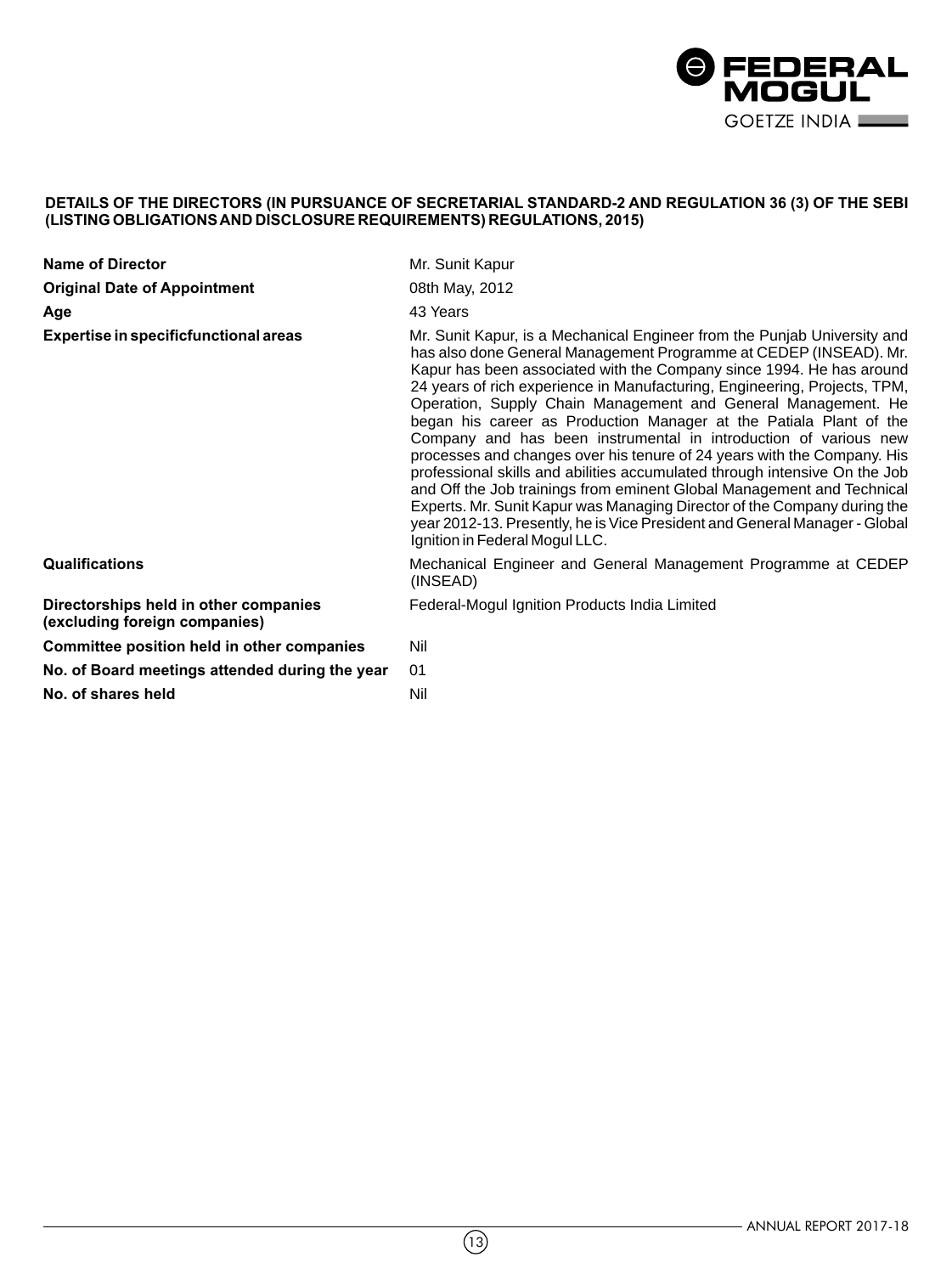

## **DETAILS OF THE DIRECTORS (IN PURSUANCE OF SECRETARIAL STANDARD-2 AND REGULATION 36 (3) OF THE SEBI (LISTING OBLIGATIONS AND DISCLOSURE REQUIREMENTS) REGULATIONS, 2015)**

| <b>Name of Director</b>                    | Mr. Vinod Kumar Hans                                                                                                                                                                                                                                                                                                                                                                                                                                                                                                                                                                                                                   |
|--------------------------------------------|----------------------------------------------------------------------------------------------------------------------------------------------------------------------------------------------------------------------------------------------------------------------------------------------------------------------------------------------------------------------------------------------------------------------------------------------------------------------------------------------------------------------------------------------------------------------------------------------------------------------------------------|
| <b>Original Date of Appointment</b>        | 01st January, 2016                                                                                                                                                                                                                                                                                                                                                                                                                                                                                                                                                                                                                     |
| Age                                        | 52 Years                                                                                                                                                                                                                                                                                                                                                                                                                                                                                                                                                                                                                               |
| Expertise in specific functional areas     | Mr. Vinod Kumar Hans, has done graduation in Mechanical Engineering<br>from REC Allahabad and post graduation in Business Management from<br>Birla Institute of Management Technology, New Delhi. He has also<br>undertaken one-year leadership and Executive Management Development<br>program with University of Cranefield UK and Cedep, University of Insead,<br>France, respectively. Mr. Hans has 31 years of rich experience at various<br>positions in the field of Sales, Engineering and Program Management for<br>OE customers, Aftermarket, Corporate Projects, Product Development and<br>Business Process restructuring. |
|                                            | Mr. Hans has been associated with the Company since July, 2008 as<br>Director-Sales and presently holding the position of Whole-Time Managing<br>Director. Prior to joining the Company, he was Head of Customer Relation<br>Management in GKN Driveline India Limited and responsible for Sales,<br>Engineering and Performance Management for all OE customers,<br>aftermarket and exports from India.                                                                                                                                                                                                                               |
| Qualifications                             | Graduation in Mechanical Engineering from REC Allahabad and post<br>graduation in Business Management from Birla Institute of Management<br>Technology, New Delhi                                                                                                                                                                                                                                                                                                                                                                                                                                                                      |
| Directorships held in other companies      | Federal-Mogul Ignition Products India Limited<br>1.                                                                                                                                                                                                                                                                                                                                                                                                                                                                                                                                                                                    |
| (excluding foreign companies)              | 2.<br>Federal-Mogul Motorparts (India) Limited                                                                                                                                                                                                                                                                                                                                                                                                                                                                                                                                                                                         |
|                                            | 3.<br>Federal-Mogul Anand Bearings India Limited                                                                                                                                                                                                                                                                                                                                                                                                                                                                                                                                                                                       |
|                                            | 4.<br>Federal-Mogul TPR (India) Limited                                                                                                                                                                                                                                                                                                                                                                                                                                                                                                                                                                                                |
|                                            | 5.<br>Federal-Mogul Anand Sealings India Limited                                                                                                                                                                                                                                                                                                                                                                                                                                                                                                                                                                                       |
| Committee position held in other companies | <b>Federal-Mogul Ignition Products India Limited</b><br>1.                                                                                                                                                                                                                                                                                                                                                                                                                                                                                                                                                                             |
|                                            | Audit Committee, Chairman                                                                                                                                                                                                                                                                                                                                                                                                                                                                                                                                                                                                              |
|                                            | Nomination & Remuneration Committee, Member                                                                                                                                                                                                                                                                                                                                                                                                                                                                                                                                                                                            |
|                                            | Corporate Social Responsibility Committee, Chairman                                                                                                                                                                                                                                                                                                                                                                                                                                                                                                                                                                                    |
|                                            | Federal-Mogul Motorparts (India) Limited<br>2.                                                                                                                                                                                                                                                                                                                                                                                                                                                                                                                                                                                         |
|                                            | Audit Committee, Chairman                                                                                                                                                                                                                                                                                                                                                                                                                                                                                                                                                                                                              |
|                                            | Nomination & Remuneration Committee, Member                                                                                                                                                                                                                                                                                                                                                                                                                                                                                                                                                                                            |
|                                            | Federal-Mogul Anand Bearings India Limited<br>3.                                                                                                                                                                                                                                                                                                                                                                                                                                                                                                                                                                                       |
|                                            | Audit Committee, Member                                                                                                                                                                                                                                                                                                                                                                                                                                                                                                                                                                                                                |
|                                            | Stakeholders' Relationship Committee, Chairman                                                                                                                                                                                                                                                                                                                                                                                                                                                                                                                                                                                         |

- Corporate Social Responsibility Committee, Chairman

 $\left(\overline{14}\right)$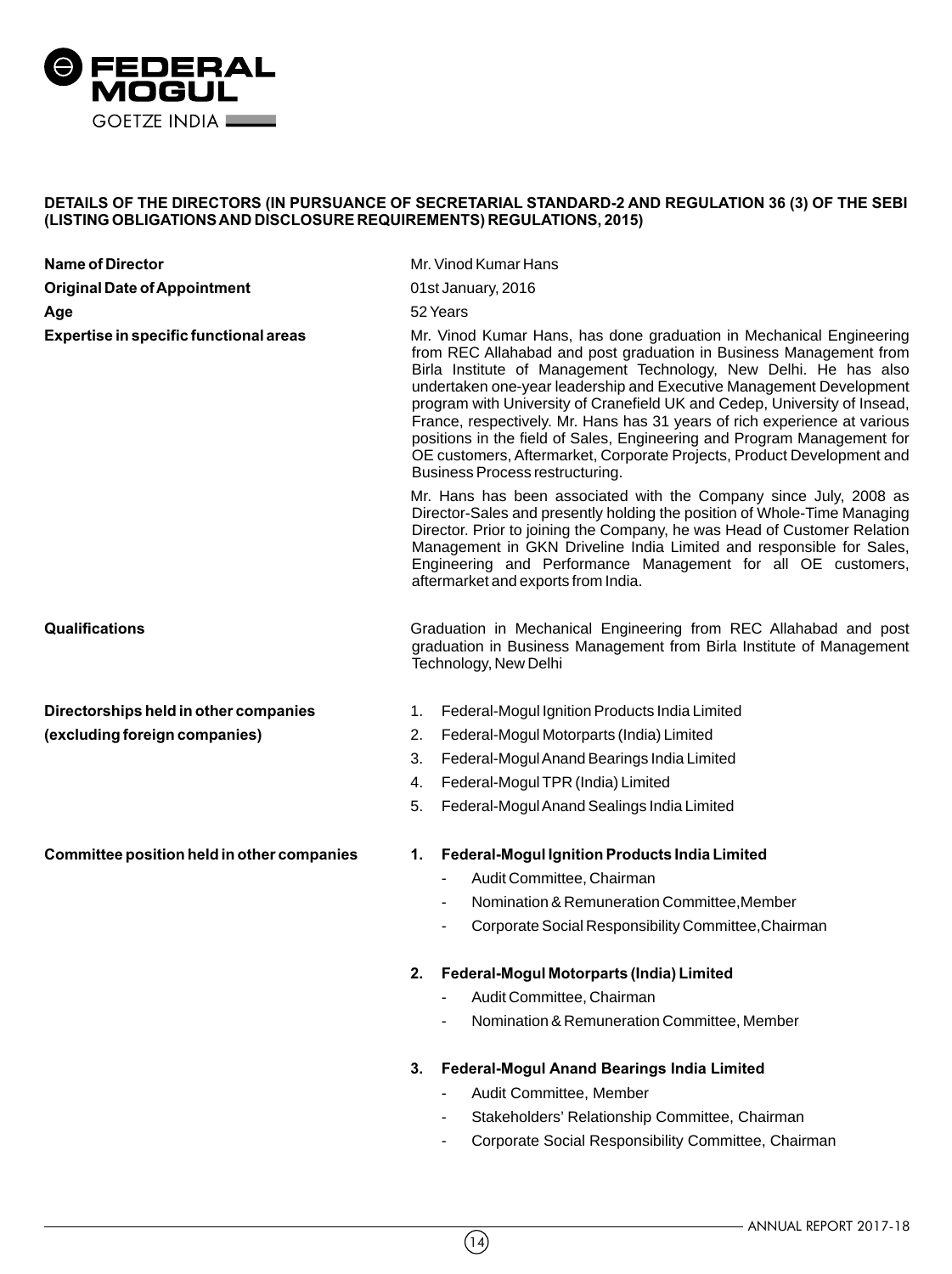

# **4. Federal-Mogul TPR (India) Limited**

- Corporate Social Responsibility Committee, Chairman

# **5. Federal-Mogul Anand Sealings India Limited**

- Audit Committee, Member
- Stakeholders' Relationship Committee, Member
- Share Transfer Committee, Member

# **No. of Board meetings attended during the year 04**

**No. of shares held Nil**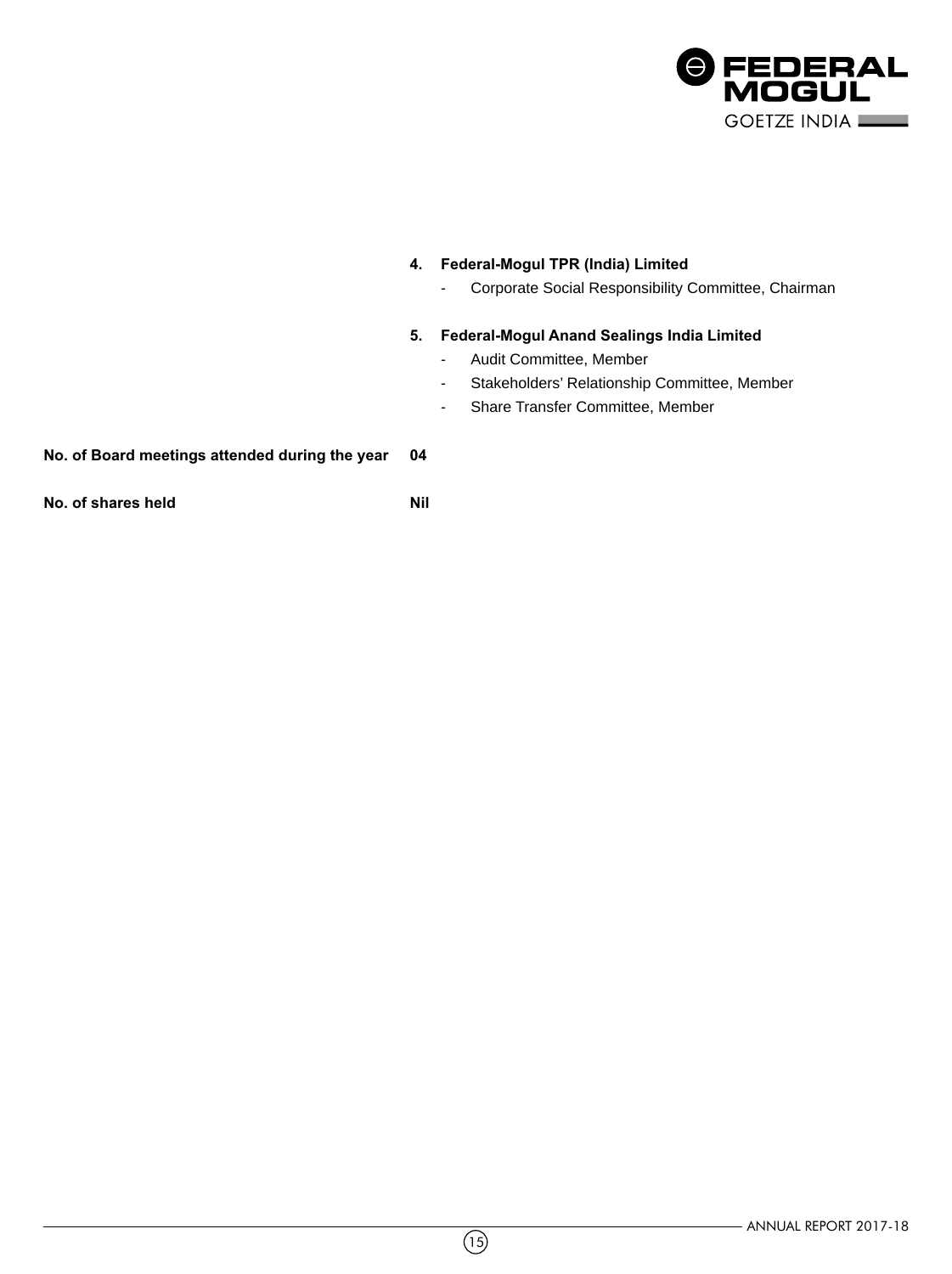

## **DETAILS OF THE DIRECTORS (IN PURSUANCE OF SECRETARIAL STANDARD-2 AND REGULATION 36 (3) OF THE SEBI (LISTING OBLIGATIONS AND DISCLOSURE REQUIREMENTS) REGULATIONS, 2015)**

| <b>Name of Director</b>                        | Dr. Khalid Iqbal Khan                                                                                                                                                                                                                                                                                                                                                                                                          |
|------------------------------------------------|--------------------------------------------------------------------------------------------------------------------------------------------------------------------------------------------------------------------------------------------------------------------------------------------------------------------------------------------------------------------------------------------------------------------------------|
| <b>Original Date of Appointment</b>            | 22nd May 2015                                                                                                                                                                                                                                                                                                                                                                                                                  |
| Age                                            | 50 Years (Approx.)                                                                                                                                                                                                                                                                                                                                                                                                             |
| Expertise in specific functional areas         | Dr. Khalid Iqbal Khan, is a Company Secretary from the Institute of Company<br>Secretaries of India, Chartered Secretary from the Institute of Chartered<br>Secretaries and Administrators, UK and a Law graduate. He has also done<br>PhD in Corporate Governance. Dr. Khan has approximately 26 years of rich<br>experience at senior level positions in the legal field. He has also completed<br>Mahler Leadership Course. |
|                                                | Dr. Khan has been associated with the Company since November, 2009 and<br>presently holding the position of Whole-time Director- Legal & Company<br>Secretary. Prior to joining the Company, he was Company Secretary of<br>Goodyear India Limited.                                                                                                                                                                            |
| Qualifications                                 | Company Secretary from Institute of Company Secretaries of India,<br>Chartered Secretary from UK, Bachelor of Law and PhD in Corporate<br>Governance                                                                                                                                                                                                                                                                           |
| Directorships held in other companies          | Federal-Mogul Ignition Products India Limited<br>1.                                                                                                                                                                                                                                                                                                                                                                            |
| (excluding foreign companies)                  | 2.<br>Federal-Mogul Motorparts (India) Limited                                                                                                                                                                                                                                                                                                                                                                                 |
|                                                | 3.<br>Federal-Mogul TPR (India) Limited                                                                                                                                                                                                                                                                                                                                                                                        |
| Committee position held in other companies     | <b>Federal-Mogul Ignition Products India Limited</b><br>1.                                                                                                                                                                                                                                                                                                                                                                     |
|                                                | Audit Committee, Member                                                                                                                                                                                                                                                                                                                                                                                                        |
|                                                | Nomination & Remuneration Committee, Chairman                                                                                                                                                                                                                                                                                                                                                                                  |
|                                                | Corporate Social Responsibility Committee, Member<br>$\blacksquare$                                                                                                                                                                                                                                                                                                                                                            |
|                                                | Federal-Mogul Motorparts (India) Limited<br>2.                                                                                                                                                                                                                                                                                                                                                                                 |
|                                                | Audit Committee, Member<br>-                                                                                                                                                                                                                                                                                                                                                                                                   |
|                                                | Nomination & Remuneration Committee, Chairman                                                                                                                                                                                                                                                                                                                                                                                  |
|                                                | Federal-Mogul TPR (India) Limited<br>3.                                                                                                                                                                                                                                                                                                                                                                                        |
|                                                | Corporate Social Responsibility Committee, Member                                                                                                                                                                                                                                                                                                                                                                              |
| No. of Board meetings attended during the year | 04                                                                                                                                                                                                                                                                                                                                                                                                                             |
| No. of shares held                             | 05 equity shares                                                                                                                                                                                                                                                                                                                                                                                                               |
|                                                |                                                                                                                                                                                                                                                                                                                                                                                                                                |

**By Order of the Board, For Federal-Mogul Goetze (India) Limited,** 

**Sd/-**

**Dr. Khalid Iqbal Khan Whole-time Director-Legal & Company Secretary Membership No. F5993**

**Address: 2136, Mir Bukhari Street, Turkman Gate, Delhi-110006**